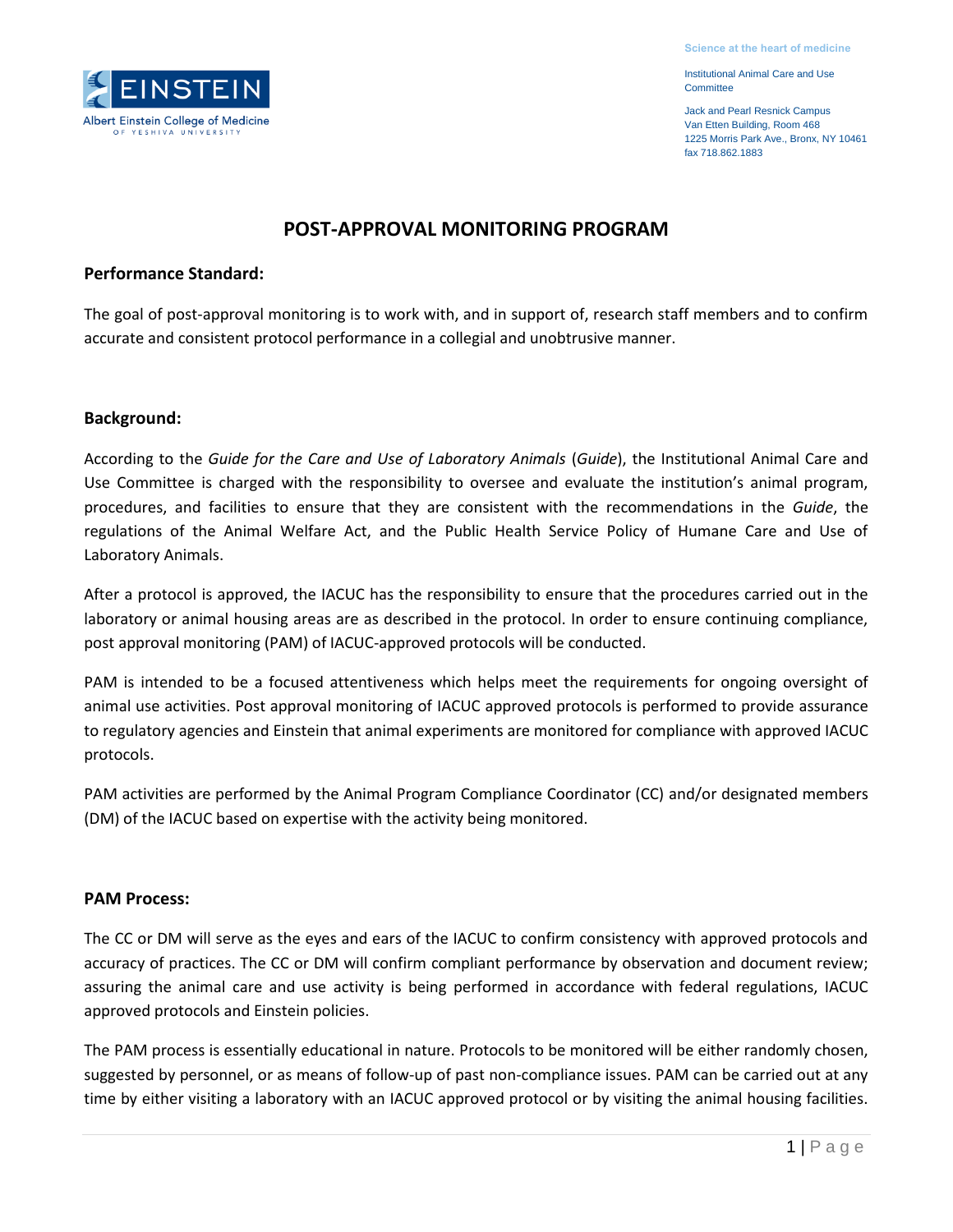Jack and Pearl Resnick Campus Van Etten Building, Room 468 1225 Morris Park Ave., Bronx, NY 10461 fax 718.862.1883

Albert Einstein College of Medicine

The CC or DM will compare what is described in the approved protocol with the techniques and procedures being conducted on animals.

The CC will also review items such as the training of individuals in each laboratory, the storage and expiration dates of pharmaceuticals, personnel and animal safety issues and general laboratory/facility maintenance.

All occurrences of PAM will be reviewed by the IACUC. Any cases of serious non-compliance will immediately be brought to the IACUC to determine the appropriate course of action.

## **Roles and Responsibilities:**

- The CC will be familiar with IACUC policies and the USDA and Guide requirements and knowledgeable about changes in regulations and standards that may affect the way in which research is conducted. The CC will provide educational and training support as required to facility/lab personnel.
- The CC will work in conjunction with Principal Investigators (PIs) and research personnel during the visit to facilitate observation of procedures and document compliance with approved protocols.
- The CC will work with the investigator and research personnel to perform protocol reviews, prepare accurate reports, and if necessary, provide training and recommendations for maintaining compliance.
- The CC will coordinate visits, correspondence and documentation, maintain records, and communicate with the IACUC.
- Designated Members (DMs) will perform PAM function for procedures that require a particular level of expertise (surgical procedures for example) and will report any finding s to the CC for inclusion in the PAM reports and records.

## **Required Protective Measures:**

All personnel performing PAM shall wear the PPE or appropriate attire prescribed for the specific activity/procedure of the laboratory.

## **Policy Expectations:**

## **A) Facilities/Procedures subject to review**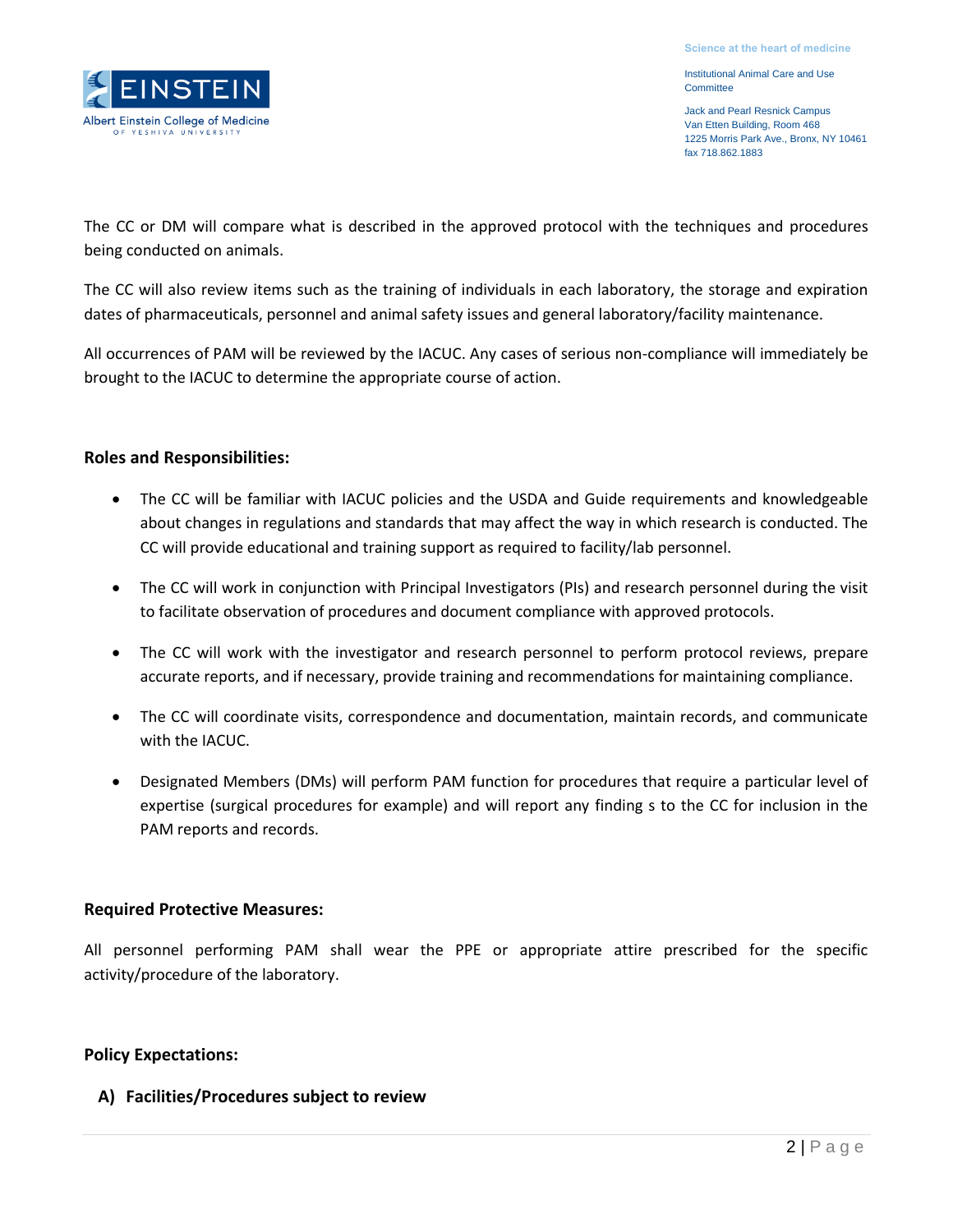Jack and Pearl Resnick Campus Van Etten Building, Room 468 1225 Morris Park Ave., Bronx, NY 10461 fax 718.862.1883



- a. Protocols utilizing USDA covered species
- b. Laboratory run Satellite Housing areas
- c. Laboratories performing surgical procedures
- d. Laboratories performing behavioral experiments
- e. Any activity determined by the CC, IACUC or IAS Director to require monitoring

### **B) Methodology of Assessment:**

- a. Routine Review: The CC schedules a monitoring session with the PI or delegated laboratory personnel based upon factors listed in section A.
- b. Select or "For Cause" Review: "For cause" monitoring may be conducted at any time, with or without advance notice to the PI or research personnel. "For cause" reviews may be performed when requested by the IACUC or based on previous non-compliance.
- c. Follow-up Review: These assessments will be performed for the purpose of confirming resolution on any concern found during the Semiannual Inspection Process and will be unannounced.

## **C) The Monitoring Process:**

- a. Advisement of a Routine Review:
	- The CC shall make an appointment for visits by e-mail. Initial correspondence with the PI should contain the information noted in the PAM visit memo (Appendix B)
	- The CC will arrange a visit according to the PI/research personnel calendar and scheduled animal use procedures.
- b. Performing a Review:
	- The CC shall use the approved PAM Checklist for the review to compare procedures conducted in the laboratory with those listed in the approved protocol.
	- When reviewing satellite housing areas the CC will consider and compare actual housing conditions to the approved description provided by the investigator.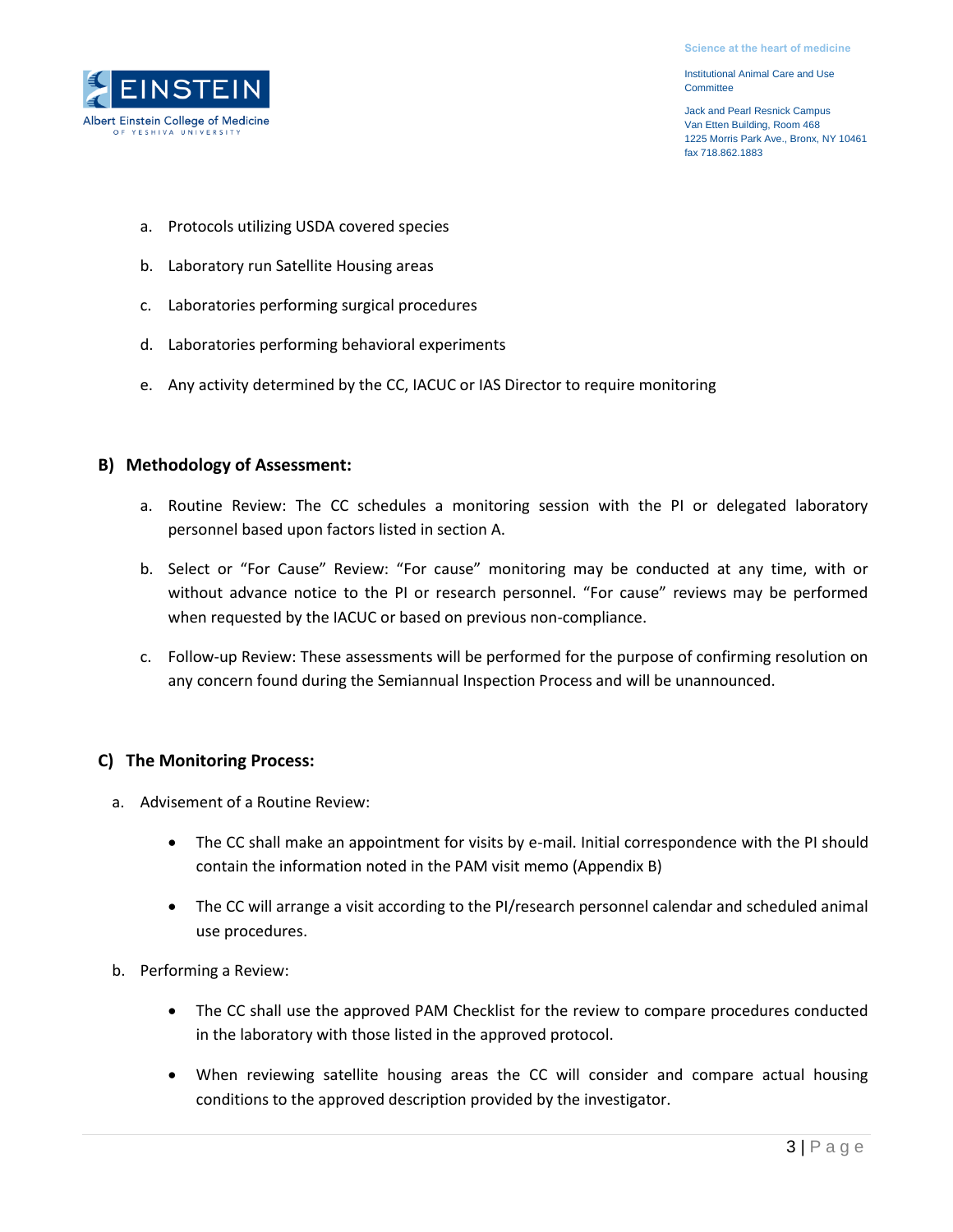Jack and Pearl Resnick Campus Van Etten Building, Room 468 1225 Morris Park Ave., Bronx, NY 10461 fax 718.862.1883

- Documented discrepancies between procedures performed in the lab and those listed in the protocol will be brought to the attention of the PI. Issues that pose an immediate threat to animal welfare shall be referred to the attending veterinarian and the IACUC for immediate resolution.
- c. Exit Briefing of a Routine Review:
	- At the conclusion of the review, the CC shall discuss the observations with the personnel who performed the work as well as the PI or designee.
	- The goal of this interaction is to confirm observations are accurate and the CC and laboratory staff agree on the observations. The laboratory may offer additional information, but the CC may not negotiate but can request a specific laboratory corrective action plan.
- d. Post Review:

Albert Einstein College of Medicine

- If potential deviations/concerns exist: An e-mail will be sent to the PI or designee describing the observed concern(s). Corrective actions performed by the PI/laboratory staff shall also be reflected in the e-mail. A copy will be retained by the IACUC office, in a separate file. (See Appendix C for a template of the message)
- If no deviations/concerns exist: An e-mail shall be sent to the PI noting the fully compliant nature of the review. (See Appendix D for a template of this message).
- In cases where the PI desires to initiate corrective actions the CC may assist the laboratory if requested. Assistance may include coordinating/providing training and or assistance with protocol addendum process.

### **D) Reporting of Findings:**

All findings will be reported to the IACUC. Animal misuse, mistreatment or neglect (welfare issues), and discrepancies which result in animal welfare concerns (deliberate animal misuse or willful disregard for appropriate animal care) will be reported immediately to the IACUC Chair and attending veterinarian.

### **E) Process of Sharing Information Concerning the Review**:

- The CC shall discuss monitoring results with the Principal Investigator and/or other research personnel before leaving the laboratory. Issues that pose an immediate threat to animal welfare shall be referred to the AV and IACUC Chair for immediate resolution.
- The CC shall send a written draft report of the monitoring results to the PI and other research personnel. Investigators will have the opportunity to respond to the draft report before the final report is prepared.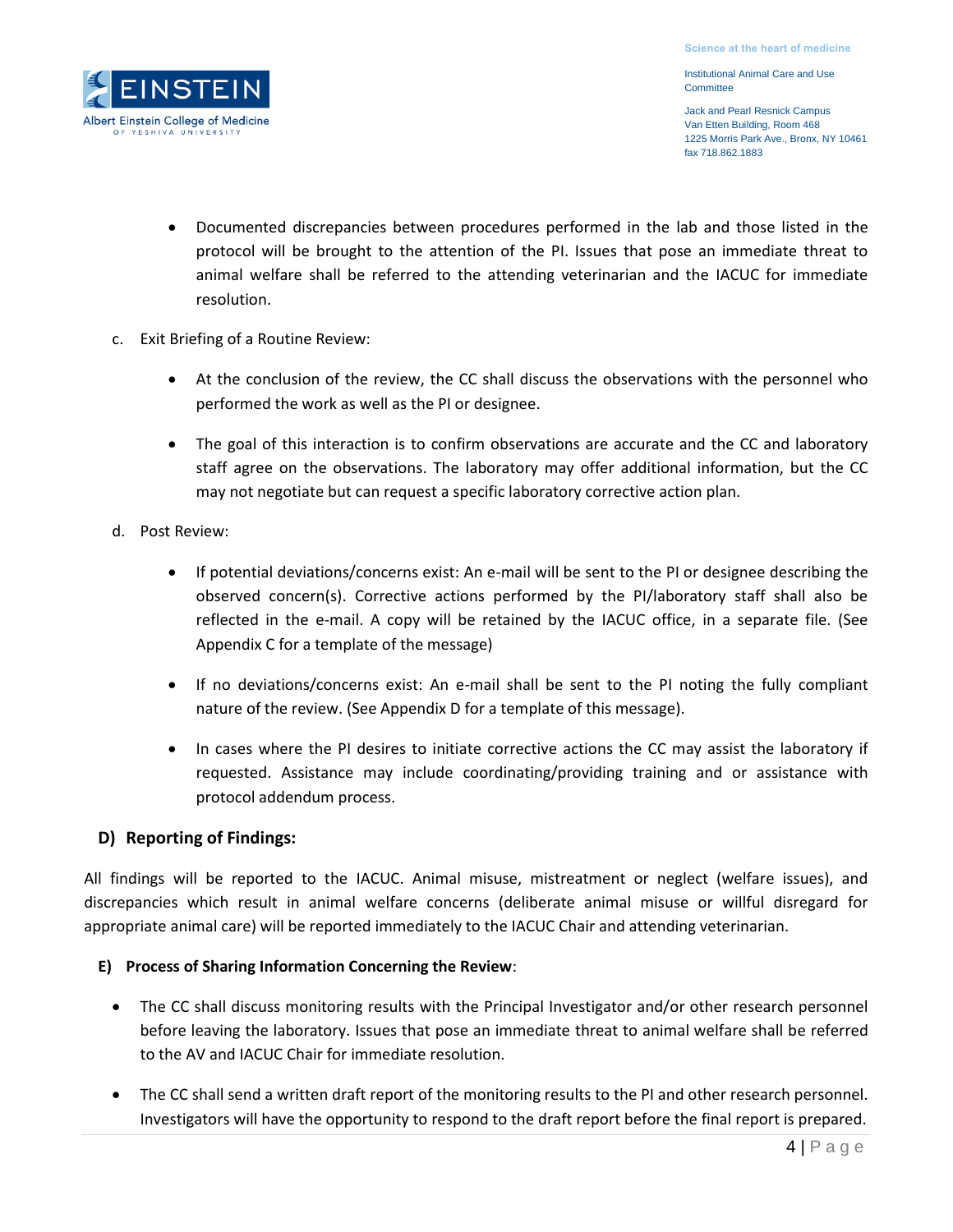Jack and Pearl Resnick Campus Van Etten Building, Room 468 1225 Morris Park Ave., Bronx, NY 10461 fax 718.862.1883

• The CC shall send a final written report and a follow up letter of significant findings to the PI and the IACUC.

### **F) Process Follow Up:**

INST

Albert Einstein College of Medicine YESHIVA

- The CC will follow up on any issues that require protocol modifications, orientation of new personnel, or training.
- On occasion, additional monitoring sessions may be a part of the follow-up to assist with proper corrective actions.

### **G) Recordkeeping:**

A copy of the final compliance monitoring report will be retained at the IACUC Office.

### **H) Frequency of PAM:**

- PAM visits will be on an ongoing basis throughout the year. The visits will be coordinated with the CC.
- It is anticipated that a majority of these visits will occur during the periods between semi-annual inspections.
- PAM visits during semi-annual inspections will be kept to a minimum in order to avoid any confusion.

### **I) Benefits of PAM:**

The following benefits are expected as a result of implementing the PAM program:

- Provides an ongoing mechanism for ensuring compliance with applicable animal care and use policies, guidelines and laws.
- Serves as an opportunity for constructive interaction and education for the research staff and animal care personnel.
- Helps Einstein prepare for visits by outside evaluators, such as USDA inspectors, OLAW staff, and AAALAC site visitors.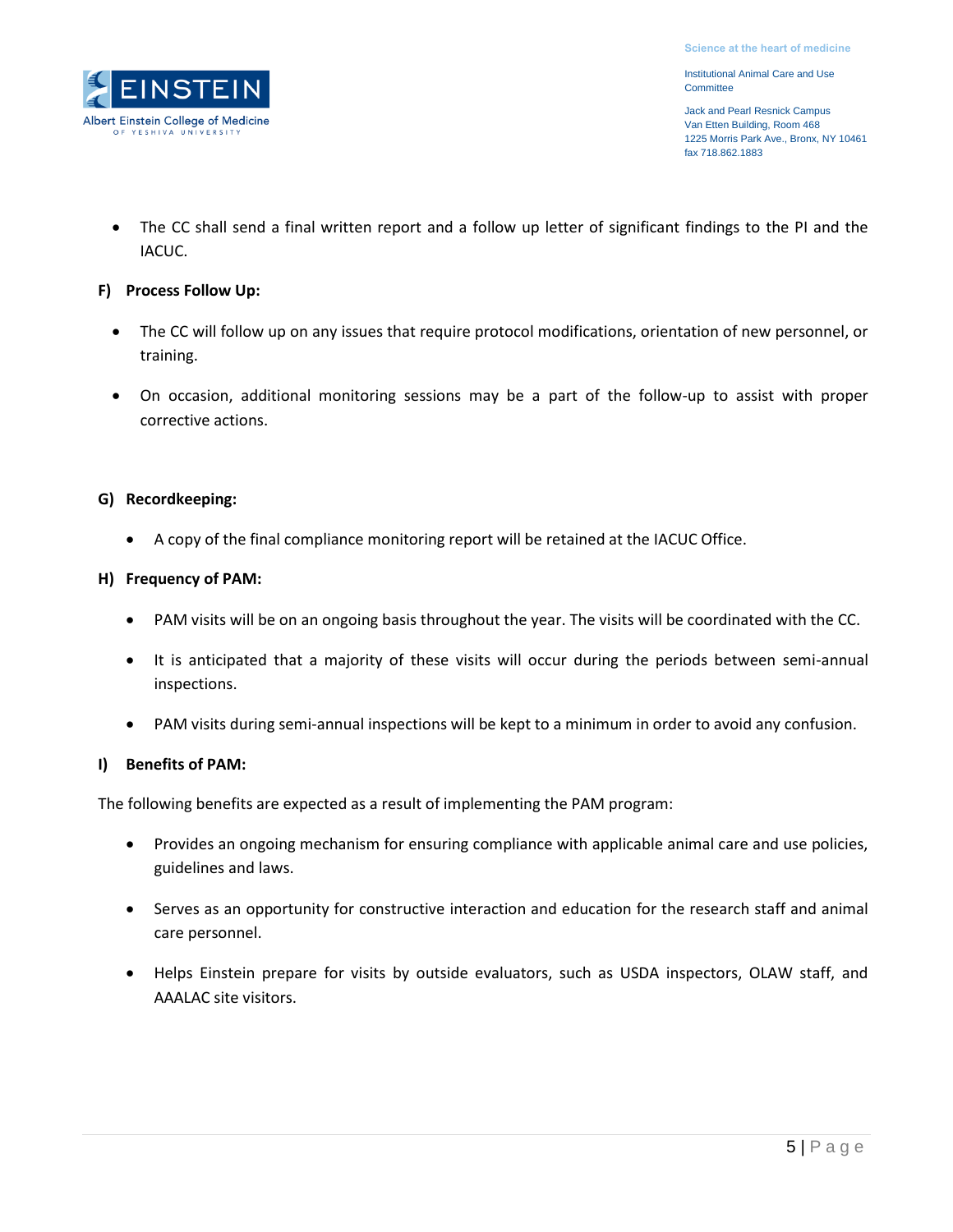Jack and Pearl Resnick Campus Van Etten Building, Room 468 1225 Morris Park Ave., Bronx, NY 10461 fax 718.862.1883



### **Appendix A**

### **A. Protocol Selection Process for PAM Monitoring**

- a. Active protocols involving the use of USDA covered species or survival surgery will be monitored on a random basis.
- b. First time submissions (new investigators) will be monitored on a random basis.
- c. Protocols involving noxious behavioral studies, less invasive procedures, will be monitored at the discretion of veterinary and IACUC personnel.
- d. A random sample of other protocols will also be reviewed.

### **B. Facility Selection Process for PAM Monitoring**

- a. All labs with USDA covered animals that are found to have significant deficiencies or expired drugs during the semi-annual inspections will be visited by the CC two weeks after the inspection report is sent. The visit will be unannounced.
- b. The CC will also visit a random sample of other laboratories identified with significant deficiencies or expired drugs two weeks after the inspection report is sent. These visits will be unannounced.
- c. Unannounced monitoring will also be performed on those labs that have a record of repeat compliance issues found during past semi-annual inspections. Focus will be on compliance issues that directly affect animal welfare and on expired materials.
- d. Unannounced visits will be performed on labs using protocols selected for review per d above. These will be scheduled in advance.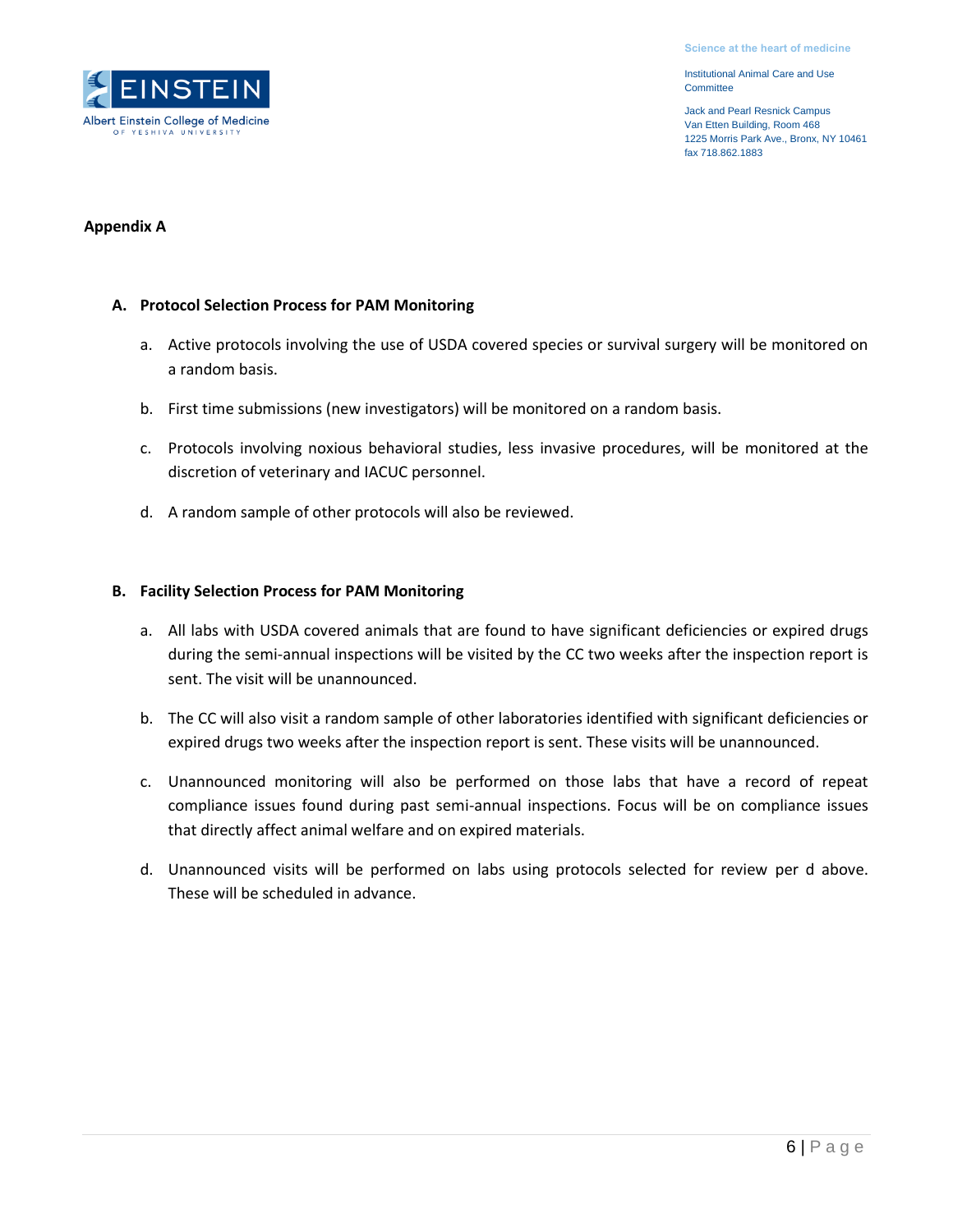Jack and Pearl Resnick Campus Van Etten Building, Room 468 1225 Morris Park Ave., Bronx, NY 10461 fax 718.862.1883



#### **Appendix B**

PAM Visit

PI:

Protocol Number(s):

Dear Dr. <insert name>:

The Einstein IACUC Animal Program Compliance Coordinator will perform post-approval monitoring (PAM) visits to approved animal care or use activities. The purpose of this visit is simply to collect evidence of good performance and conclude with a commendation for your laboratory for adherence to the approved animal use protocol or SOPs.

The process is intended to be collegial and supportive of animal based research on our campus. The Compliance Coordinator will serve as the representative of the IACUC and will work diligently to facilitate your research and help your laboratory understand and stay fully compliant with the Institutional Animal Care and Use Program at Einstein.

After completing the protocol review, the Compliance Coordinator will provide an "exit briefing" to the Principal Investigator, lab manager, or designated individual in your laboratory. The purpose is to assure the accuracy of the observations. Protocol deviations or non compliant conditions will be shared with the laboratory staff members during the briefing.

Within a few days of the visit, an e-mail will be sent to the PI describing the outcome of the visit and identifying items (if any) that may require corrective action. We request that corrective actions, if required, in response to the e-mail be implemented within two weeks or a plan of action submitted. The IACUC appreciates your partnership to assure the integrity of the biomedical research enterprises at Einstein.

Thank you.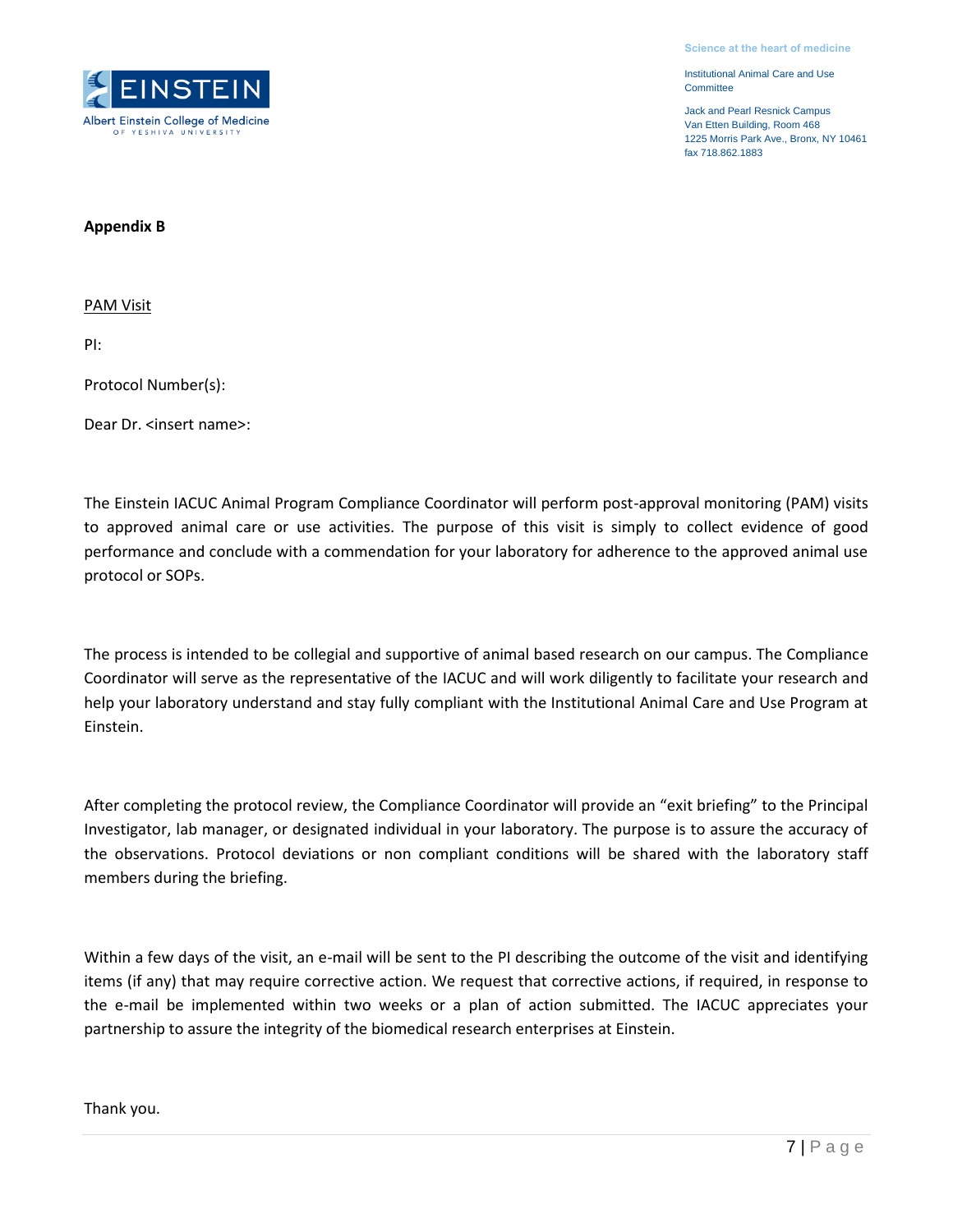Jack and Pearl Resnick Campus Van Etten Building, Room 468 1225 Morris Park Ave., Bronx, NY 10461 fax 718.862.1883



#### **Appendix C**

PI:

Protocol Number(s):

Dear Dr. <insert name>:

On <insert date>, the Compliance Coordinator performed a Post Approval Monitoring review of your laboratory.

Thank you and your staff for assisting with this review. Post Approval Monitoring of protocols is one method that the Einstein IACUC uses to assure regulatory agencies that animal studies are conducted in accordance with policies dictated by the Animal Welfare Act, Public Health Service Policy, and the NIH's Guide for the Care and Use of Laboratory Animals.

With respect to PAM review there were the following issues that require attention:

ISSUE:

SUGGESTED CORRECTIVE ACTION

ISSUE:

SUGGESTED CORRECTIVE ACTION

Thank you for your consideration, clarification, and response to these items. Our review is intended to be a review of approved activities, and an opportunity for education and information sharing of the research process at Einstein.

Thank you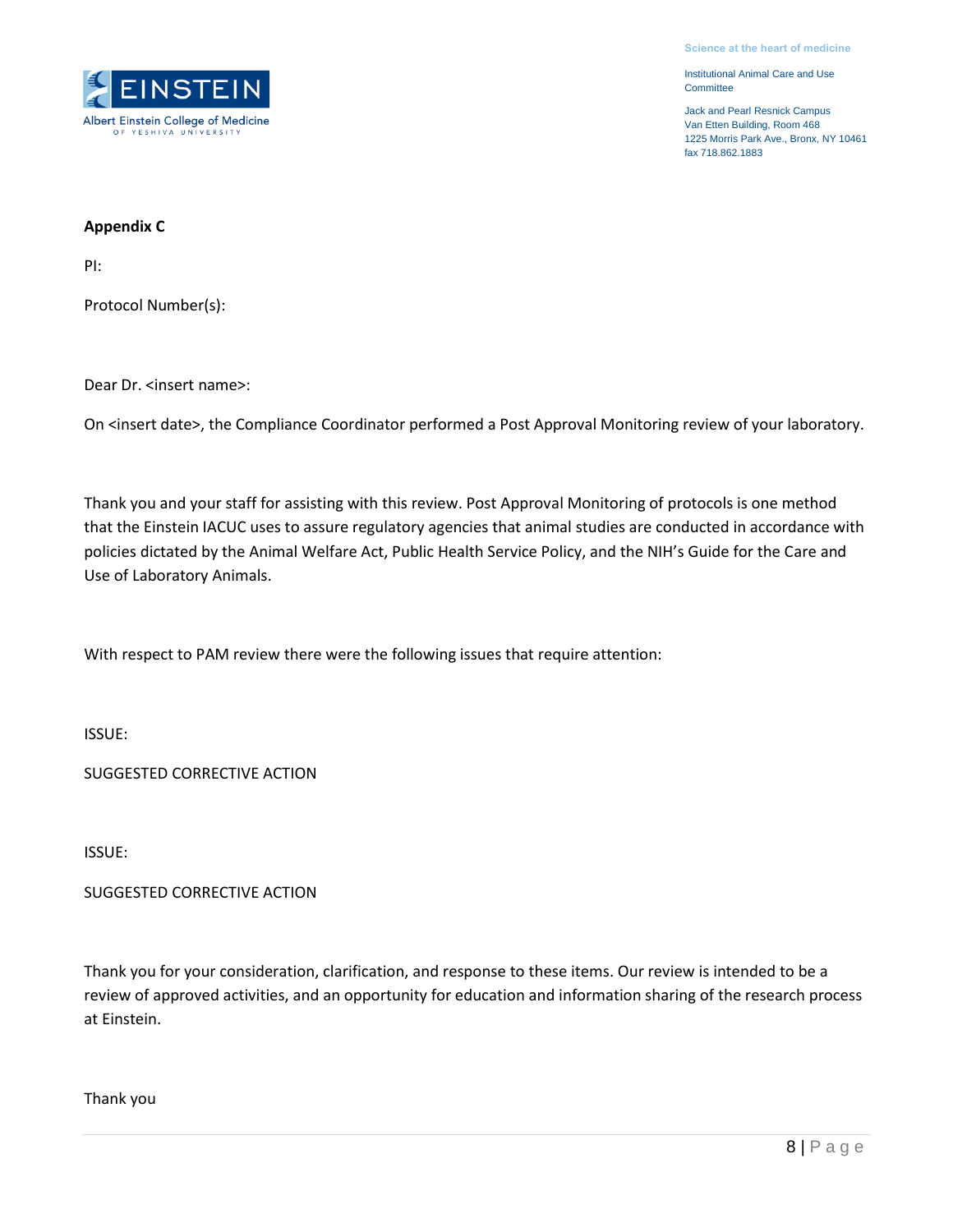Jack and Pearl Resnick Campus Van Etten Building, Room 468 1225 Morris Park Ave., Bronx, NY 10461 fax 718.862.1883



#### **Appendix D**

PI:

Protocol Number(s):

Dear Dr. <insert name>:

On <insert date> a Post Approval Monitoring review of the facilities and the activities under the protocol(s) identified above was conducted by the Animal Program Compliance Coordinator on behalf of the Einstein IACUC.

With respect to the procedures observed under this protocol(s), all procedures observed were performed as approved in the protocol. Please commend your staff for the attention to detail, the professional manner in which the animal activities were conducted, and the humane manner in which the animals were being handled.

Successful reviews such as this provide clear evidence of institutional regulatory compliance, as dictated by the Animal Welfare Act and the Public Health Service policy.

Thank you and your staff for your support of our institution's commitment to quality care and progressive research. A copy of the monitoring report is attached for your records.

Congratulations for a job well done!

A copy of this memo will be maintained at the IACUC Office.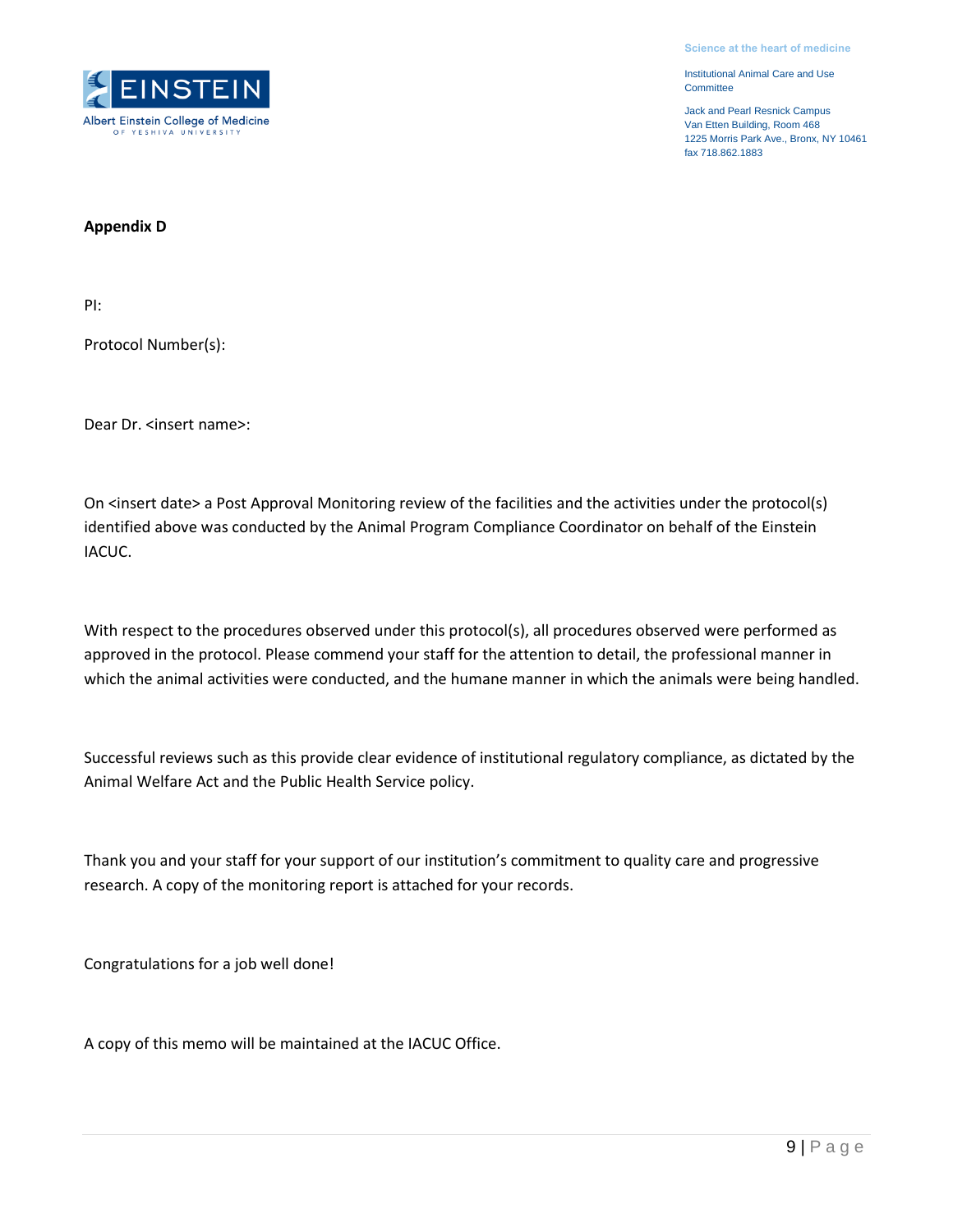

Jack and Pearl Resnick Campus Van Etten Building, Room 468 1225 Morris Park Ave., Bronx, NY 10461 fax 718.862.1883

#### **Post Approval Monitoring Checklist**

| PI Name:        | Protocol #:  |
|-----------------|--------------|
| Protocol Title: |              |
| Species:        | Date of PAM: |
| Participants:   |              |
| Lab Staff:      |              |
| IACUC:          |              |

### **The Protocol and Personnel**

|                         | Do the PI and/or personnel have the most recent version of the complete protocol, including<br>amendments?<br>N |  |  |  |  |  |  |
|-------------------------|-----------------------------------------------------------------------------------------------------------------|--|--|--|--|--|--|
|                         | 2. Do the PI and personnel have accurate knowledge of the protocol?                                             |  |  |  |  |  |  |
|                         | 3. Have the investigators read the protocol?<br>N.                                                              |  |  |  |  |  |  |
|                         | 4. Are the people performing the study listed on the protocol?                                                  |  |  |  |  |  |  |
|                         | 5. Is each room where animal procedures occur listed on the protocol?                                           |  |  |  |  |  |  |
|                         |                                                                                                                 |  |  |  |  |  |  |
| <b>Study Procedures</b> |                                                                                                                 |  |  |  |  |  |  |

- 1. Are the procedures performed consistent with those in the approved protocol? Y\_\_\_\_\_ N\_\_\_\_\_
- 2. Are lab personnel appropriately trained to perform these procedures? Y\_\_\_\_\_ N\_\_\_\_\_
- 3. Are investigators wearing appropriate PPE for the specific procedure? Y\_\_\_\_\_ N\_\_\_\_

### **Anesthesia**

1. Are the methods of anesthesia consistent with the protocol? Y\_\_\_\_\_ N\_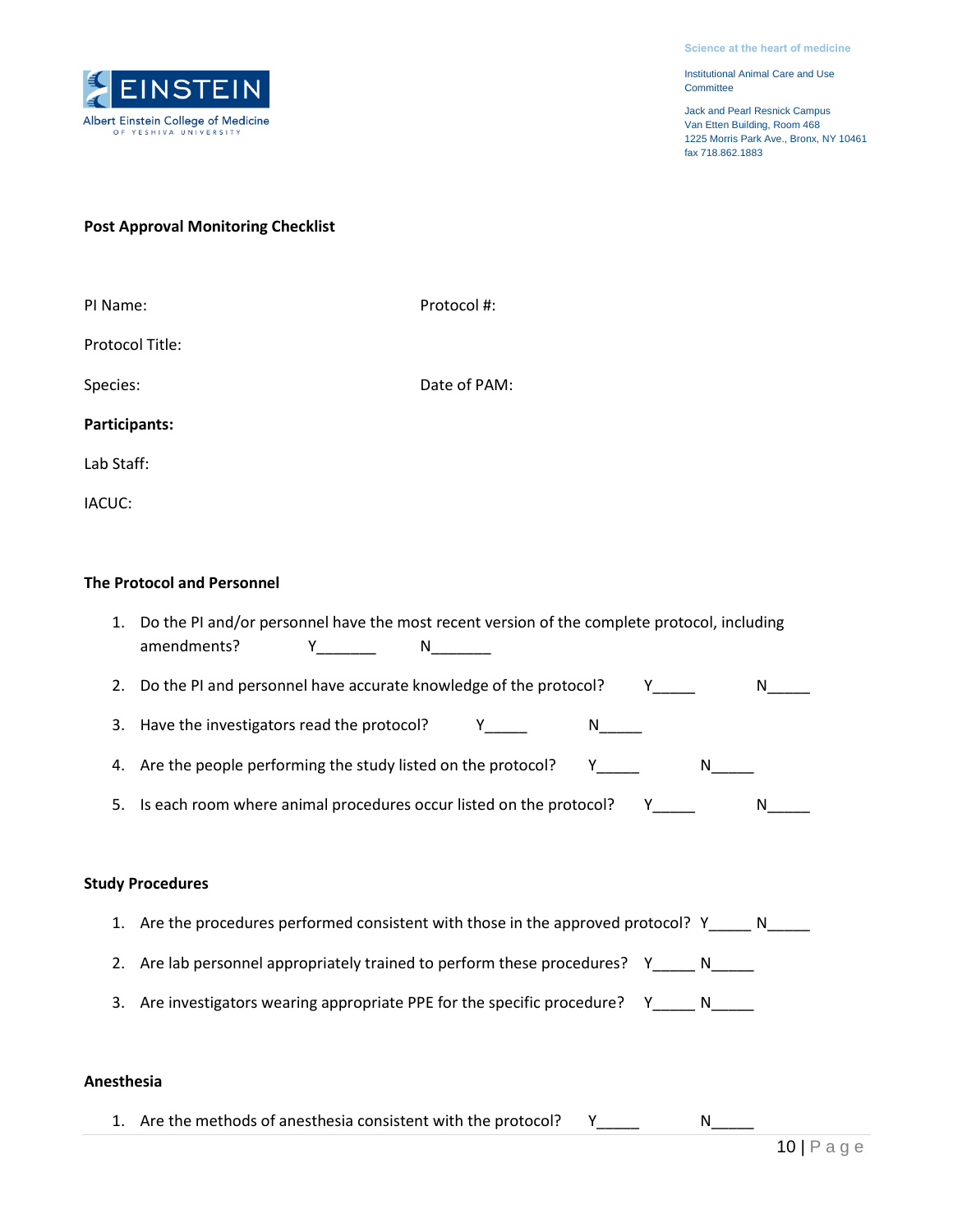

Jack and Pearl Resnick Campus Van Etten Building, Room 468 1225 Morris Park Ave., Bronx, NY 10461 fax 718.862.1883

|                         | 2. Are anesthetized animals monitored in a manner consistent with the protocol? Y_____ N_____                                                                                                                                                                                               |                |          |  |  |  |  |  |
|-------------------------|---------------------------------------------------------------------------------------------------------------------------------------------------------------------------------------------------------------------------------------------------------------------------------------------|----------------|----------|--|--|--|--|--|
| 3.                      | Are animals maintained at an appropriate depth of anesthesia? Y______ N_____                                                                                                                                                                                                                |                |          |  |  |  |  |  |
| 4.                      | Is intra-anesthetic/operative monitoring adequately documented? Y_____ N_____                                                                                                                                                                                                               |                |          |  |  |  |  |  |
|                         | 5. If inhalant anesthetics are used, are the scavenged properly? Y_______ N______                                                                                                                                                                                                           |                |          |  |  |  |  |  |
|                         | 6. Are anesthetic machines serviced and calibrated? Y______ N_____                                                                                                                                                                                                                          |                |          |  |  |  |  |  |
|                         |                                                                                                                                                                                                                                                                                             |                |          |  |  |  |  |  |
| <b>Survival Surgery</b> |                                                                                                                                                                                                                                                                                             |                |          |  |  |  |  |  |
|                         | 1. Is there a clean, uncluttered area for surgeries? Y_____                                                                                                                                                                                                                                 |                |          |  |  |  |  |  |
|                         | 2. Is the operative field shaved/prepped? Y N                                                                                                                                                                                                                                               |                |          |  |  |  |  |  |
|                         |                                                                                                                                                                                                                                                                                             |                |          |  |  |  |  |  |
|                         | 4. For large animals, is surgical scrub/hand wash performed? Y______ N__________                                                                                                                                                                                                            |                |          |  |  |  |  |  |
|                         | 5. If allowed in the protocol, are instruments disinfected between animals? The Music Music                                                                                                                                                                                                 |                |          |  |  |  |  |  |
|                         | 6. Are implanted devices sterilized before use? Y_____                                                                                                                                                                                                                                      |                |          |  |  |  |  |  |
| 7.                      | Are incisions closed in accordance with the approved protocol? Y_____                                                                                                                                                                                                                       |                | $N \sim$ |  |  |  |  |  |
|                         | 8. Is there an appropriate recovery area? Y_____ N_____                                                                                                                                                                                                                                     |                |          |  |  |  |  |  |
|                         | 9. Is a heat source provided during recovery? Y_____<br>$N$ and $N$                                                                                                                                                                                                                         |                |          |  |  |  |  |  |
|                         | 10. Are animals monitored appropriately during recovery? Y____                                                                                                                                                                                                                              | N <sub>2</sub> |          |  |  |  |  |  |
|                         |                                                                                                                                                                                                                                                                                             |                |          |  |  |  |  |  |
|                         | <b>Post-Surgical Care</b>                                                                                                                                                                                                                                                                   |                |          |  |  |  |  |  |
|                         | 1. Is post surgical care in compliance with the protocol?<br>Y and the state of the state of the state of the state of the state of the state of the state of the state of the state of the state of the state of the state of the state of the state of the state of the state of the stat | N,             |          |  |  |  |  |  |
| 2.                      | Are methods of analgesia consistent with the protocol?<br>Y.                                                                                                                                                                                                                                |                | N.       |  |  |  |  |  |
| 3.                      | Is post surgical care adequately documented? Y<br>N i                                                                                                                                                                                                                                       |                |          |  |  |  |  |  |
| 4.                      | For rodents, is surgery "pink card" placed on cage?<br>Y.                                                                                                                                                                                                                                   | N              |          |  |  |  |  |  |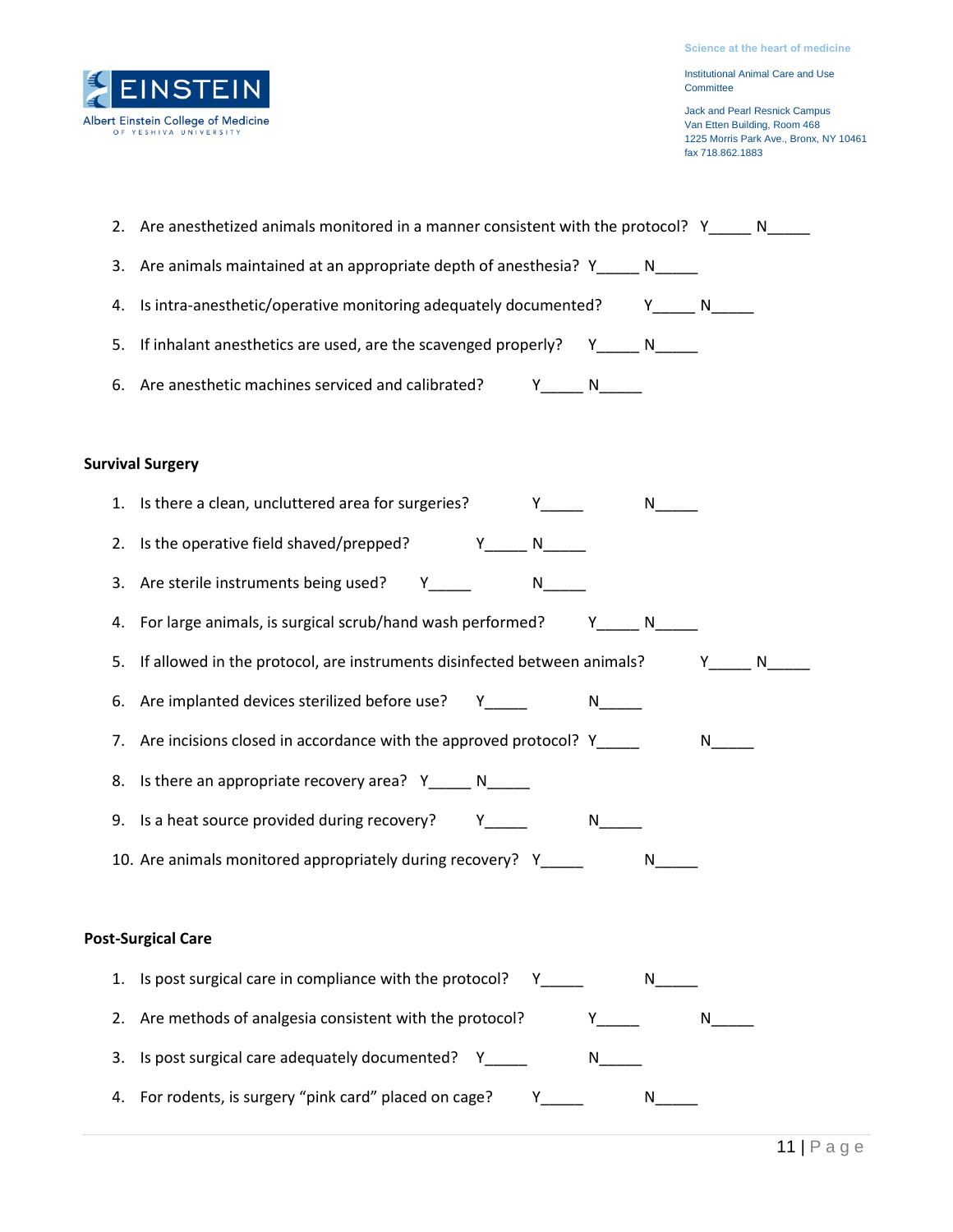

Jack and Pearl Resnick Campus Van Etten Building, Room 468 1225 Morris Park Ave., Bronx, NY 10461 fax 718.862.1883

| 5. Are sutures/staples, if present, removed at interval specified?    | N |
|-----------------------------------------------------------------------|---|
| 6. Are post operative complications reported to IAS veterinary staff? | N |

#### **Euthanasia**

- 1. Does method of euthanasia correspond with what is written in the protocol? Y\_\_\_\_\_ N\_\_\_\_\_
- 2. Is death assured as described in the protocol?  $Y_{\text{max}}$   $N_{\text{max}}$

#### **General Record Keeping**

- 1. Is there an up to date and complete surgical log? The Manus Number of Number 2012 Number 2013
- 2. Are medical and post procedure care progress notes complete and accurate? Y\_\_\_\_\_N\_\_\_\_\_
- 3. Is administration of medication accurately documented? Y\_\_\_\_\_ N\_\_\_\_\_
- 4. Are injections, blood collection, and fluid collection amounts documented? Y\_\_\_\_\_ N\_\_\_\_\_

#### **Laboratory**

- 1. Are drugs, suture material and other items within the package expiration dates? Y\_\_\_\_\_ N\_\_\_\_
- 2. Are controlled drugs stored appropriately? Y\_\_\_\_\_ N\_\_\_\_\_
- 3. If controlled drugs are used, are records kept appropriately? Y\_\_\_\_\_ M\_\_\_\_
- 4. Are there any safety issues or other concerns that pose a threat to human or animal safety, or animal welfare? Y\_\_\_\_\_ N\_\_\_\_\_

\_\_\_\_\_\_\_\_\_\_\_\_\_\_\_\_\_\_\_\_\_\_\_\_\_\_\_\_\_\_\_\_\_\_\_\_\_\_\_\_\_\_\_\_\_\_\_\_\_\_\_\_\_\_\_\_\_\_\_\_\_\_\_\_\_\_\_\_\_\_\_\_\_\_\_\_\_\_\_\_\_\_\_\_\_\_\_\_\_\_\_ \_\_\_\_\_\_\_\_\_\_\_\_\_\_\_\_\_\_\_\_\_\_\_\_\_\_\_\_\_\_\_\_\_\_\_\_\_\_\_\_\_\_\_\_\_\_\_\_\_\_\_\_\_\_\_\_\_\_\_\_\_\_\_\_\_\_\_\_\_\_\_\_\_\_\_\_\_\_\_\_\_\_\_\_\_\_\_\_\_\_\_ \_\_\_\_\_\_\_\_\_\_\_\_\_\_\_\_\_\_\_\_\_\_\_\_\_\_\_\_\_\_\_\_\_\_\_\_\_\_\_\_\_\_\_\_\_\_\_\_\_\_\_\_\_\_\_\_\_\_\_\_\_\_\_\_\_\_\_\_\_\_\_\_\_\_\_\_\_\_\_\_\_\_\_\_\_\_\_\_\_\_\_ \_\_\_\_\_\_\_\_\_\_\_\_\_\_\_\_\_\_\_\_\_\_\_\_\_\_\_\_\_\_\_\_\_\_\_\_\_\_\_\_\_\_\_\_\_\_\_\_\_\_\_\_\_\_\_\_\_\_\_\_\_\_\_\_\_\_\_\_\_\_\_\_\_\_\_\_\_\_\_\_\_\_\_\_\_\_\_\_\_\_\_

#### **Comments:**